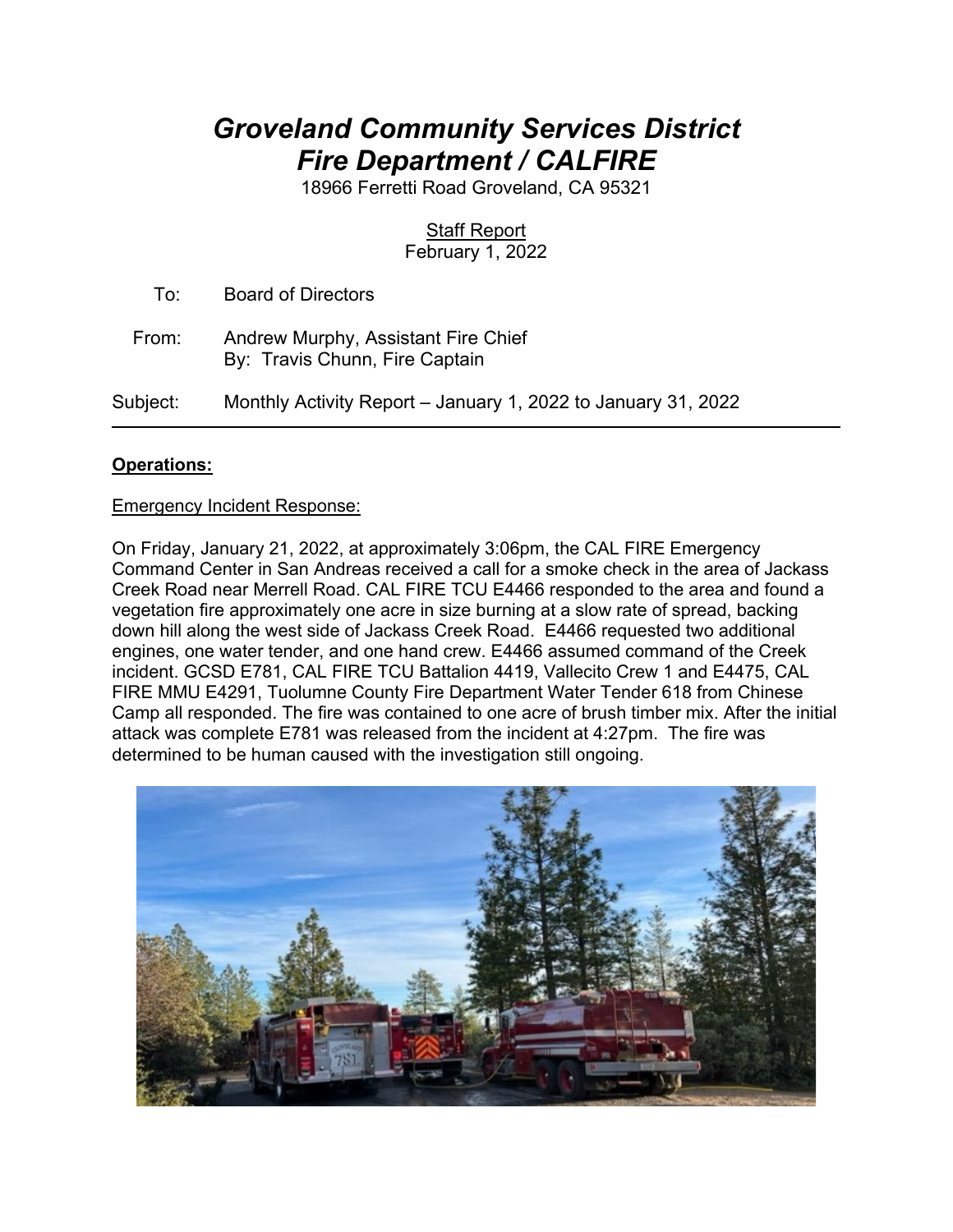Fire Chiefs Report February 1, 2022 Page 2 of 3



On Friday, January 14, 2022, at approximately 10:00AM a Groveland resident was having mechanical issues with their vehicle. This resident pulled up to the fire station and asked for help. We were told that the vehicle was stuck in four-wheel drive. FAE Patrick Cohen was able to return the vehicle to two-wheel drive and solve the issue. This is one of many examples where we have been able to assist the community of Groveland, even when it is not an emergency.

#### Apparatus and Equipment:

| <b>Apparatus</b> | <b>Description</b>          | <b>Status</b> |
|------------------|-----------------------------|---------------|
| Engine 781       | 2009 Pierce Contender       | In Service    |
| Engine 787       | 2000 Freightliner FL112     | In Service    |
| Engine 783       | 1995 International Model 15 | In Service    |
| Utility 786      | 2008 Chevrolet 2500         | In Service    |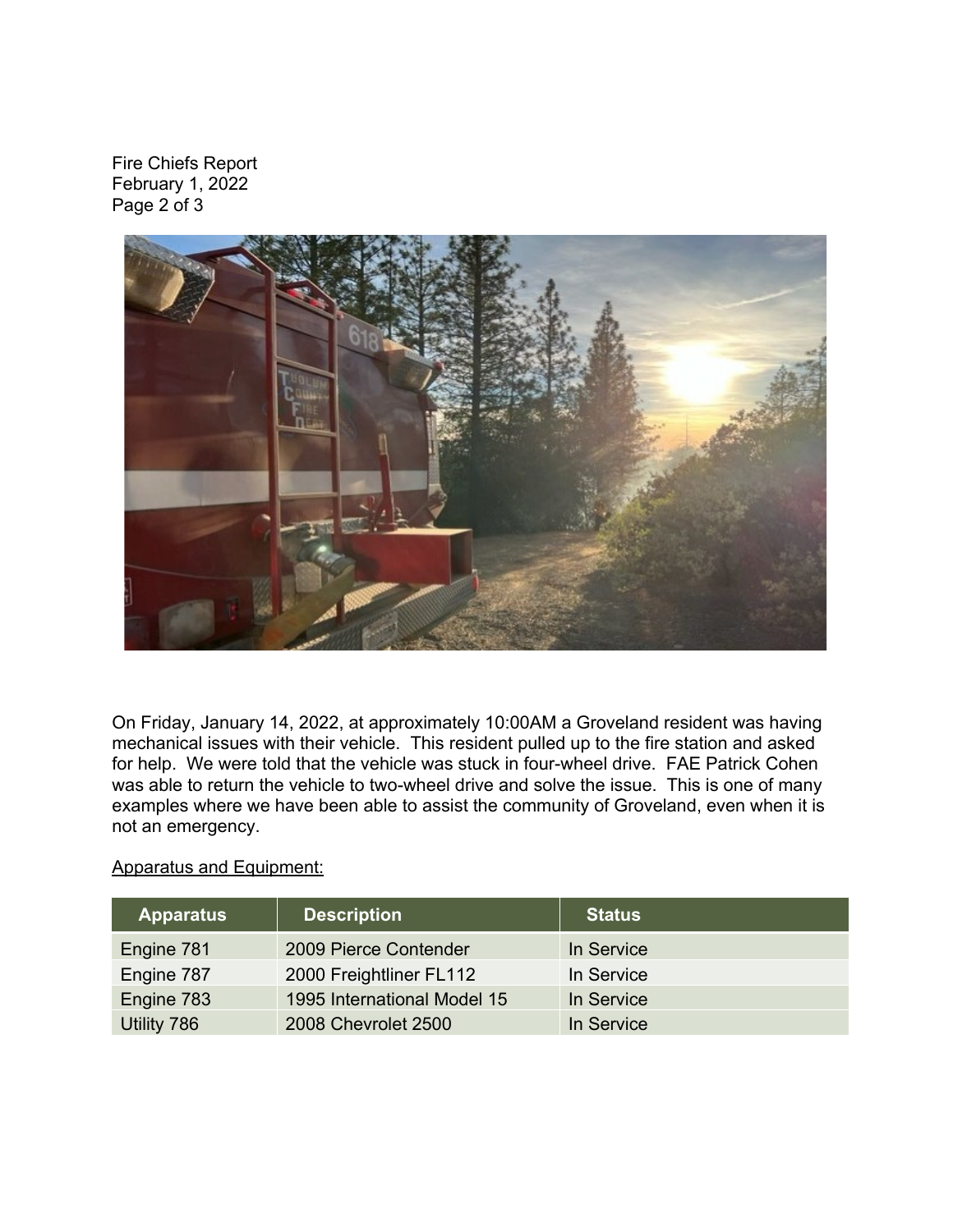Fire Chiefs Report February 1, 2022 Page 3 of 3

#### Training:

In addition to our monthly Emergency Medical Technician (EMT) curriculum and engine company performance standards, Battalion personnel received the following specialized training:

- 24' Ladder
- **Lucas CPR Device**
- $\blacksquare$  PPE
- EMS
- FAE Patrick Cohen attended State Fire Training Company Officer 2B and Vehicle **Extrication**
- FAE Brendan Dempsey completed his Joint Apprenticeship Committee training and is now Journeyed as a Fire Apparatus Engineer.
- FC Travis Chunn attended Leadership 1 training at the California Training Center in Ione, CA.

### Fire Department News:

The Notice of Interest for the CAL OES Hazard Mitigation Grant was approved, and we have been invited to submit a full application. This grant application is for fuel reduction on the (2) new GCSD properties that total 37 acres.

FAE Brendan Dempsey has accepted a Fire Captain promotion with CAL FIRE! He starts his new position on February 21, 2022. His dedication to the community of Groveland has been amazing, and everyone at station 78 wishes him the best in this new position!